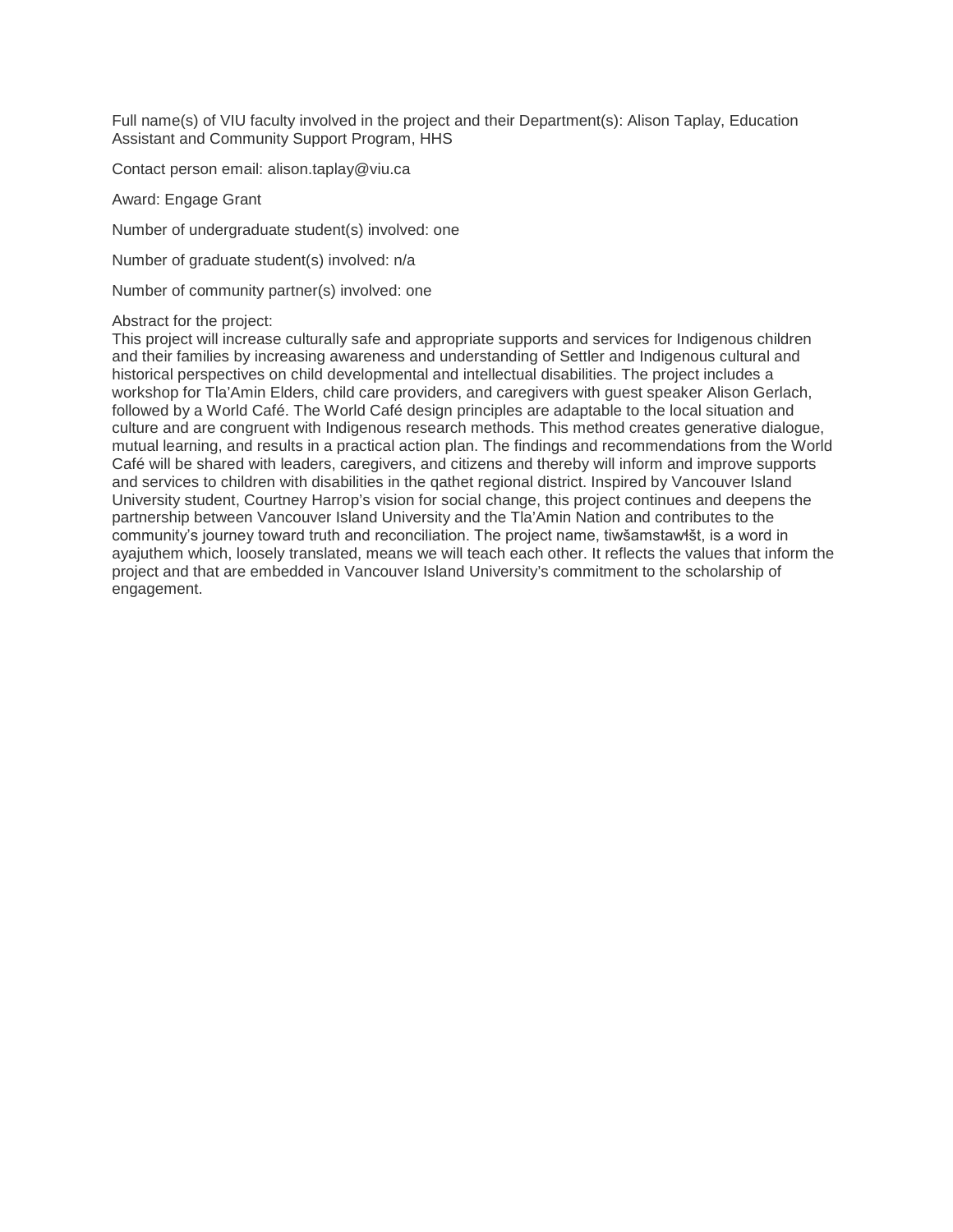Engage Grant Proposal

tiwšamstawɬšt

We Will Teach Each Other

Alison Taplay assisted by Courtney Harrop

Vancouver Island University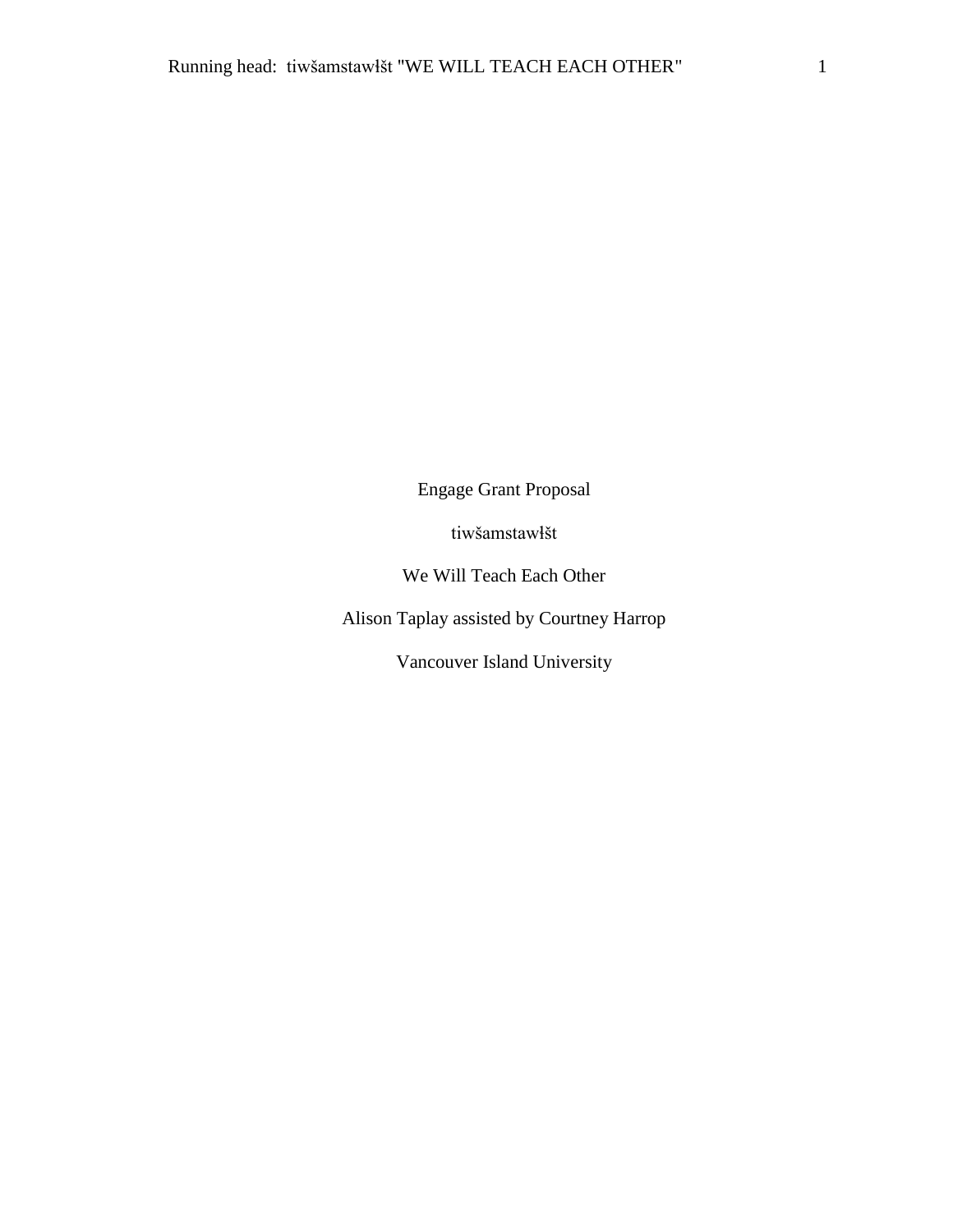| <b>Table of Contents</b> |
|--------------------------|
|--------------------------|

| Dr. Janet Newbury, Adjunct Faculty, Vancouver Island University  9 |  |
|--------------------------------------------------------------------|--|
|                                                                    |  |
|                                                                    |  |
|                                                                    |  |
|                                                                    |  |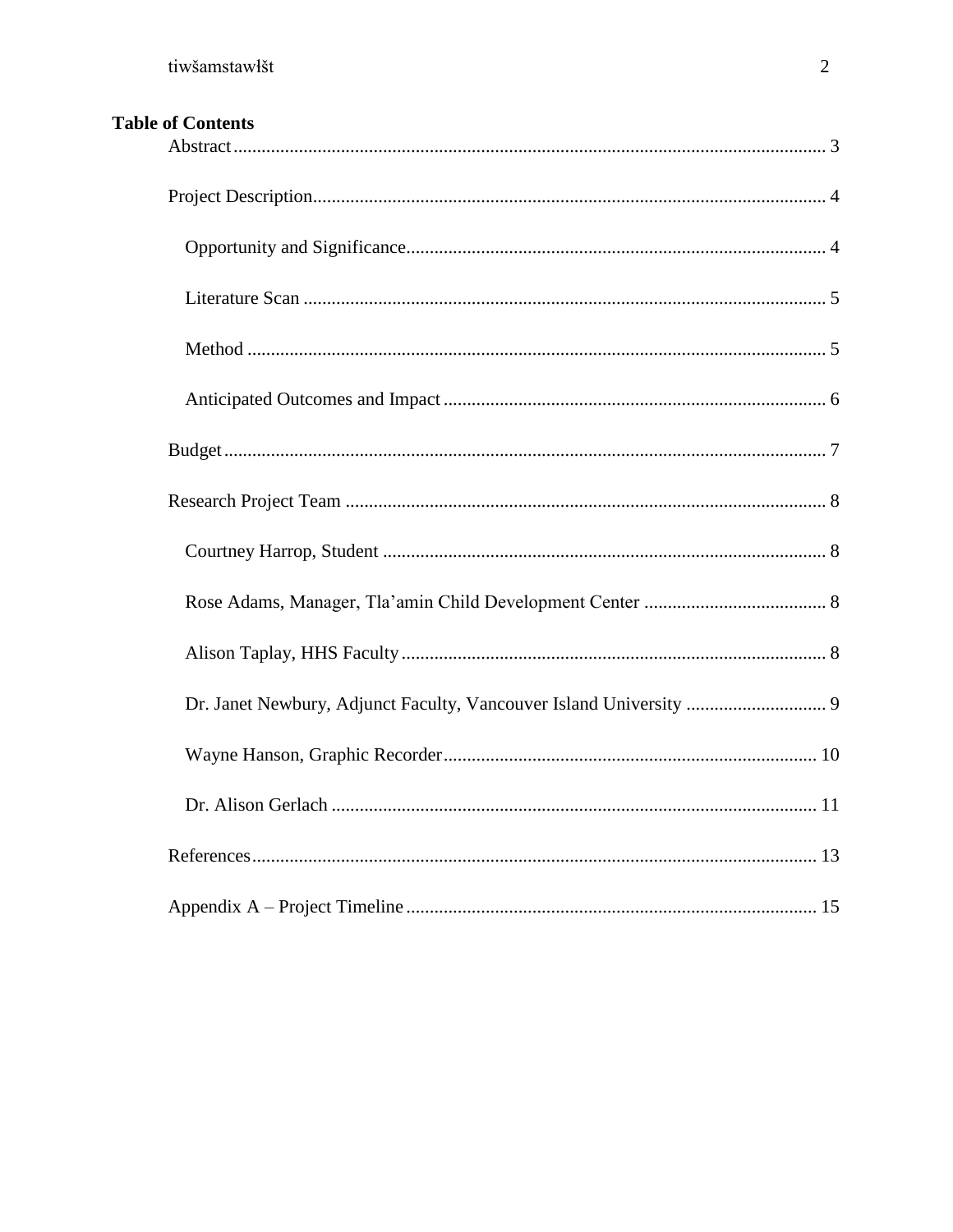#### **Abstract**

<span id="page-3-0"></span>This project will increase culturally safe and appropriate supports and services for Indigenous children and their families by increasing awareness and understanding of Settler and Indigenous cultural and historical perspectives on child developmental and intellectual disabilities. The project includes a workshop for Tla'Amin Elders, child care providers, and caregivers with guest speaker Alison Gerlach, followed by a World Café. The World Café design principles are adaptable to the local situation and culture and are congruent with Indigenous research methods. This method creates generative dialogue, mutual learning, and results in a practical action plan. The findings and recommendations from the World Café will be shared with leaders, caregivers, and citizens and thereby will inform and improve supports and services to children with disabilities in the qathet regional district. Inspired by Vancouver Island University student, Courtney Harrop's vision for social change, this project continues and deepens the partnership between Vancouver Island University and the Tla'Amin Nation and contributes to the community's journey toward truth and reconciliation. The project name, tiwšamstawɬšt, is a word in ayajuthem which, loosely translated, means we will teach each other. It reflects the values that inform the project and that are embedded in Vancouver Island University's commitment to the scholarship of engagement.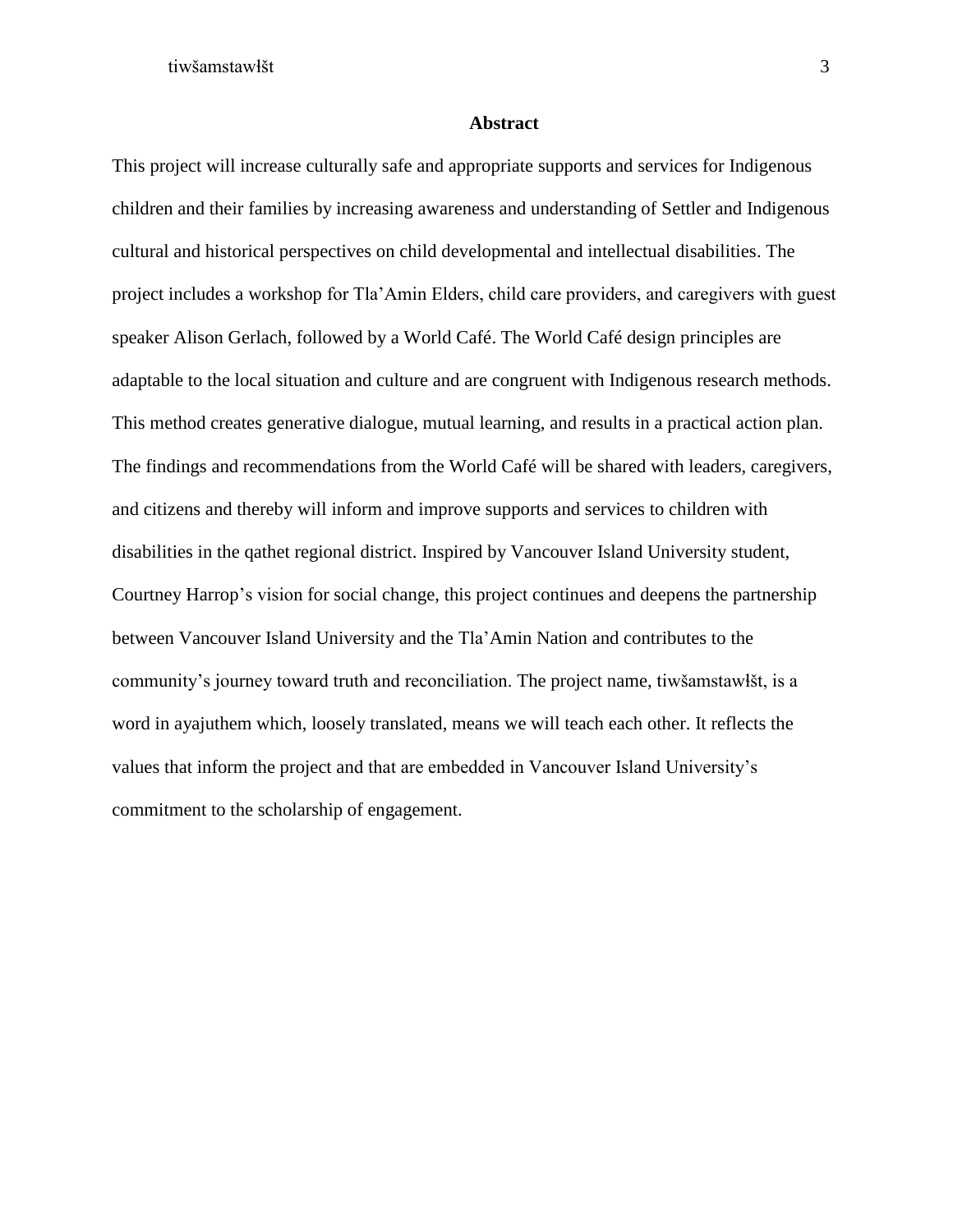## **Project Description**

<span id="page-4-0"></span>The scholarship of engagement, or the use of scholarship to understand and solve pressing social, civic and ethical problems is critical to VIU's special purpose mandate (VIU, 2017, p. 4). Consistent with VIU's strategic plan for scholarship, this project, tiwšamstawɬšt, which loosely translates as, *we will teach each other*, was initiated by our undergraduate student, Courtney Harrop. As partial completion of the Leadership and Disability Studies diploma (LDS), Courtney articulated a vision for effective and culturally safe services and supports for Indigenous children and then developed a community engaged project with a research component to advance that vision. She evolved a two phase project to raise awareness and generate dialogue about the world views of Indigenous children and Elders. Her proposed events are a workshop for Tla'Amin Elders, child care providers, and caregivers with guest speaker Alison Gerlach, followed by a World Café responding to the research question: how might a greater awareness and understanding of both Settler and Indigenous cultural and historical perspectives on child developmental and intellectual disabilities inform or improve current support to children with these disabilities through a collaboration between Tla'Amin elders and caregivers?

### <span id="page-4-1"></span>**Opportunity and Significance**

Employed with the Aboriginal Supported Child Development Program for Tla'amin, Courtney's ideas align with VIU's interest in equity, diversity and social justice and will generate dialogue about reciprocity and reconciliation as identified by the Truth and Reconciliation Commission's Calls to Action, specifically in regard to how children with disabilities are supported. Rose Adams, the Manager of the Tla'amin Child Development Center and a valued VIU partner wants this project go forward. However, the scope and complexity of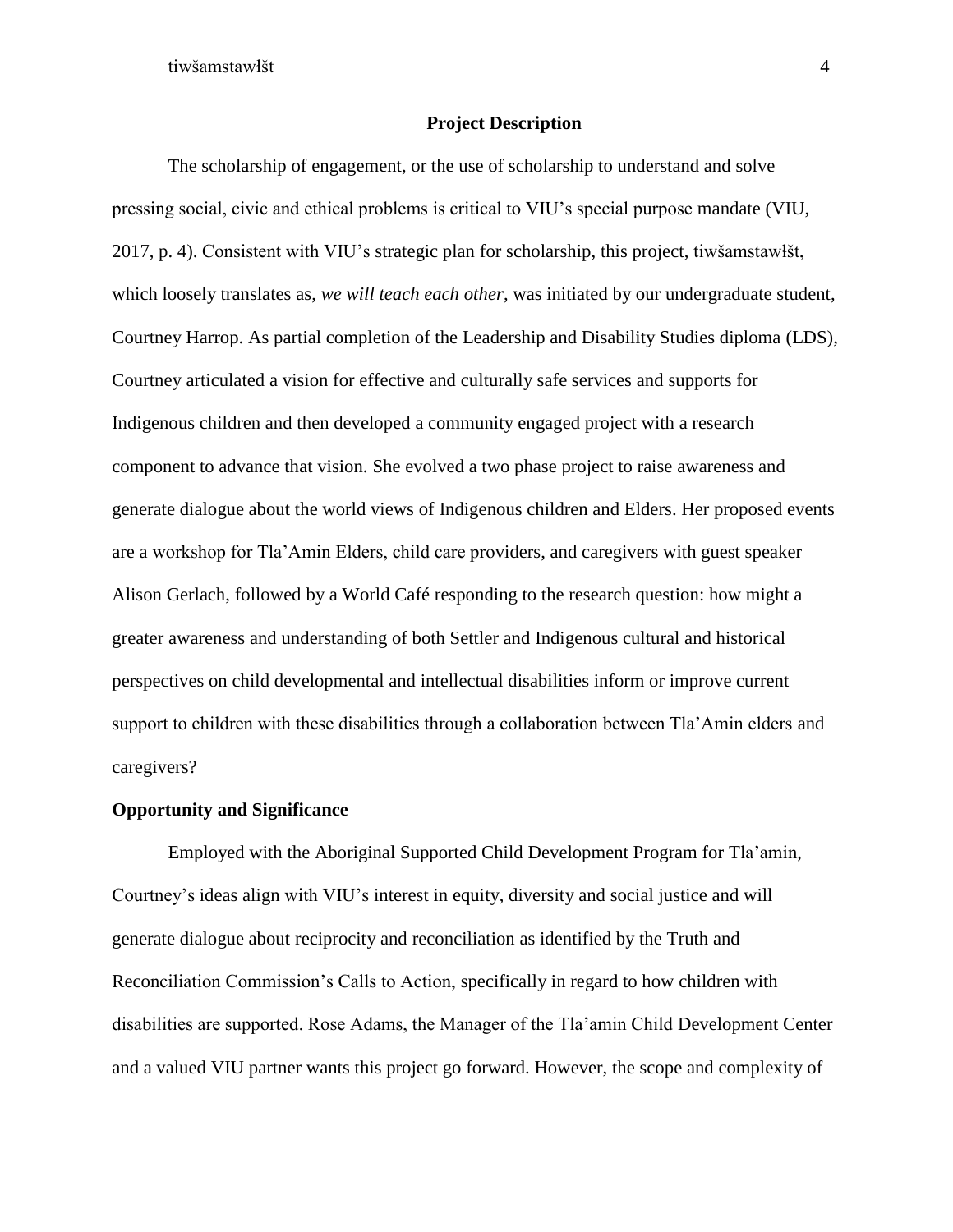the project exceed the requirements and support available for the completion of the LDS diploma through a directed study.

This grant provides a vehicle to establish a robust team to ensure appropriate attention to process and Indigenous research approaches is provided by VIU and by Tla'amin. The grant strengthens relationships between the university and the nation as well as among the settler and Indigenous professionals and caregivers concerned about supports for children with disabilities. This investment will stimulate new insights to inform practice in the area of disability supports for children.

## <span id="page-5-0"></span>**Literature Scan**

Literature relevant to this project documents the history of injustice that resulted in a larger representation of Indigenous children with disabilities in care often due to lack of services in their home community. These children are invisible in the system limiting information that could help inform culturally safe services and supports (Ball, 2008; Leitch, 2007). As well Indigenous children often receive early childhood education from non-Indigenous professionals. Gerlach (2018) noted that perspectives on disability that inform current practice seldom take into account the impacts of colonization on the health and well-being of Indigenous families and children. She documented the profound impact of the related structural inequities and goes on to recommend ways forward including decolonizing research methodologies. By following an Indigenous research agenda, this project seeks to build capacity and healing, and bridge community development with reconciliation ((Tuhiwai Smith, 2012).

## <span id="page-5-1"></span>**Method**

tiwšamstawɬšt is a qualitative, cross sectional study taking an inductive approach that relies on grounded theory (Bryman, Bell and Teevan ,2012). Research participants are Tla'amin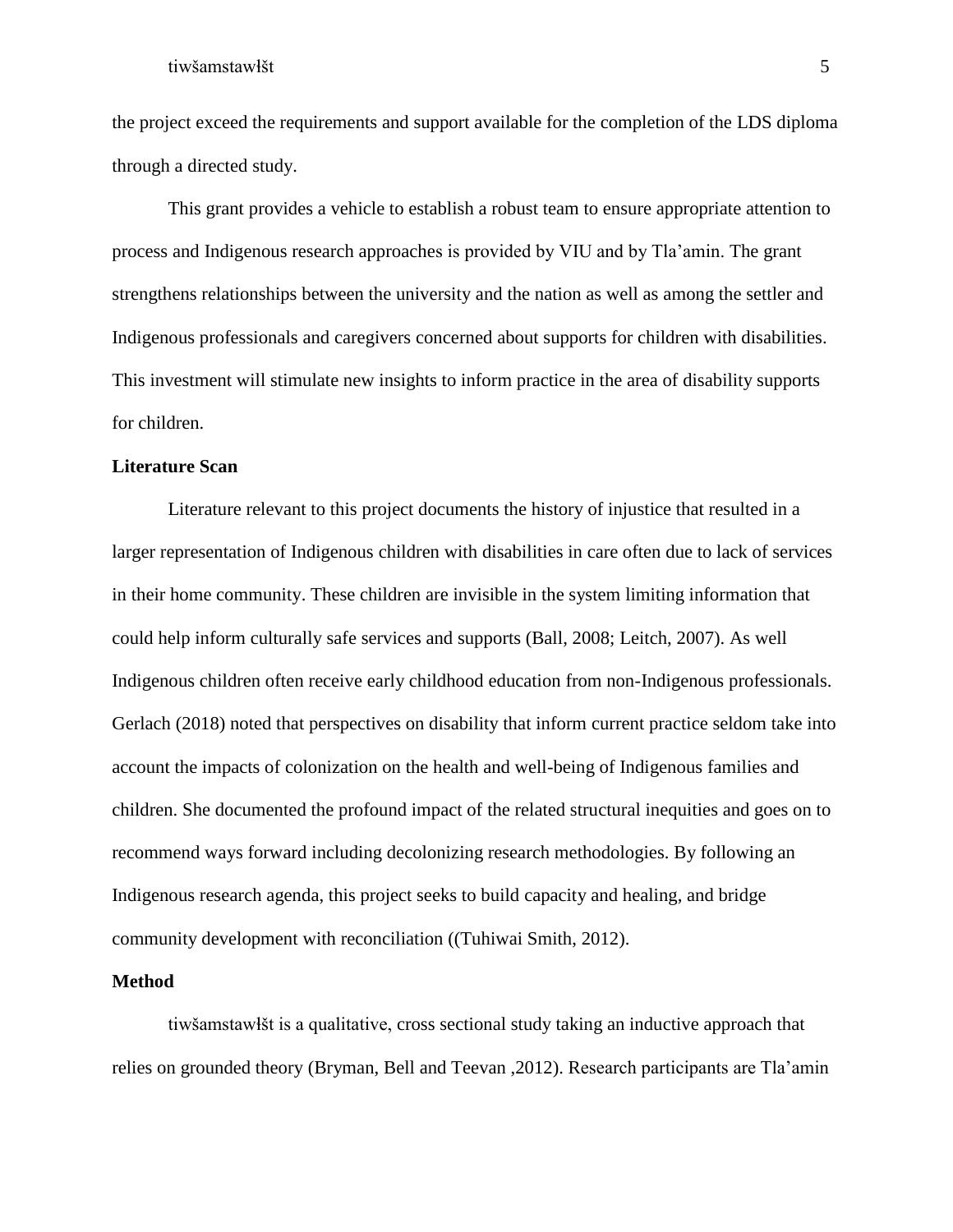elders, and caregivers of children with intellectual/developmental disabilities. Data will be collected at a World Cafe, hosted after a presentation by guest speaker, Alison Gerlach. Utilizing the design principles developed by Brown and Isaacs (2005), the method is aligned with Indigenous culture as it provides some structure but not too much. According to Steier, Brown and da Silva (2015), "the practice of the World Café rests on (1) a flexibility for adaptations to local situations and local knowledge, and (2) an ongoing conversation, for researcherpractitioners between design principles and local practices" (p. 214). Design principles include: set the context, create hospitable space, explore questions that matter, encourage everyone's contribution, cross-pollinate and connect diverse perspectives, listen together for patterns, insights and deeper questions, harvest and share collective discoveries. For this project, an emphasis on creating safe space will include cultural components like cedar boughs on tables and providing a brushing at the end of the event as well as ensuring the availability of counseling services. Data will be recorded on flip chart paper and a graphic recorder will also capture the shared conversations, and group harvest of ideas on a larger wall chart. A project timeline is provided as Appendix A which also includes the project's steps to mobilize knowledge.

## <span id="page-6-0"></span>**Anticipated Outcomes and Impact**

This project will generate dialogue about historical and current Indigenous perspectives about children with disabilities so that caregivers and community members can apply the collective wisdom to advance changes that result in more culturally safe and appropriate ways of providing disability supports. Anchored in respect, relationship building and dialogue, we anticipate emerging outcomes beyond the findings and recommendations of this project because of the potential for transformative learning.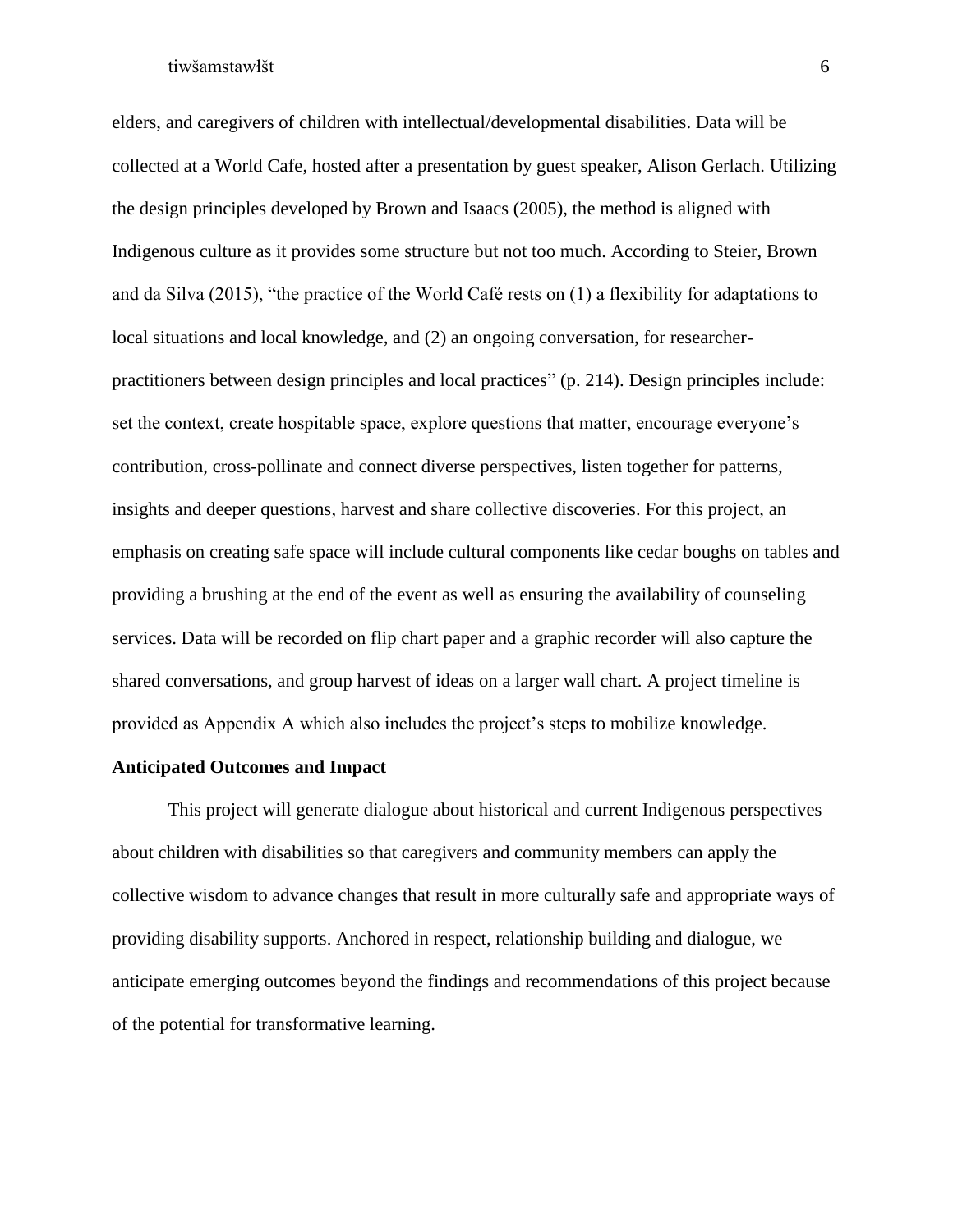# **Budget**

<span id="page-7-0"></span>

| <b>Item</b>                                          | <b>Detail</b>                                           | <b>Amount</b> | <b>Contributed By</b><br><b>Community</b><br><b>Partner</b> | <b>Requested</b> |
|------------------------------------------------------|---------------------------------------------------------|---------------|-------------------------------------------------------------|------------------|
| <b>Student Wages</b><br>(Courtney Harrop)            | \$25/hr. x 30 hours                                     | \$750         | \$375                                                       | \$375            |
| <b>Community Partner</b><br>Wages<br>(Rose Adams)    | \$50/hr. x 20 hours                                     | \$1000        | \$1000                                                      | $\overline{0}$   |
| <b>Community Partner</b><br>Wages<br>(Janet Newbury) | \$50/hr. x 20 hours                                     | \$1000        | $\overline{0}$                                              | \$1000           |
| <b>Meeting Space</b>                                 | Tla'amin Salish<br>Centre                               | \$250         | \$250                                                       | $\overline{0}$   |
| <b>Participant Lunch</b>                             | Up to $30$<br>participants x \$15                       | \$450         | \$225                                                       | \$225            |
| Supplies                                             | Flip chart paper,<br>markers, handouts,<br>photocopying | \$100         | \$100                                                       | $\theta$         |
| <b>Graphic Recording</b>                             | <b>Wayne Hanson</b>                                     | \$800         | \$400                                                       | \$400            |
| Total                                                |                                                         | \$4350        | \$2350                                                      | \$2000           |

Budget Note: Tla'amin Child Development Center is providing the budget for the Alison Gerlach workshop.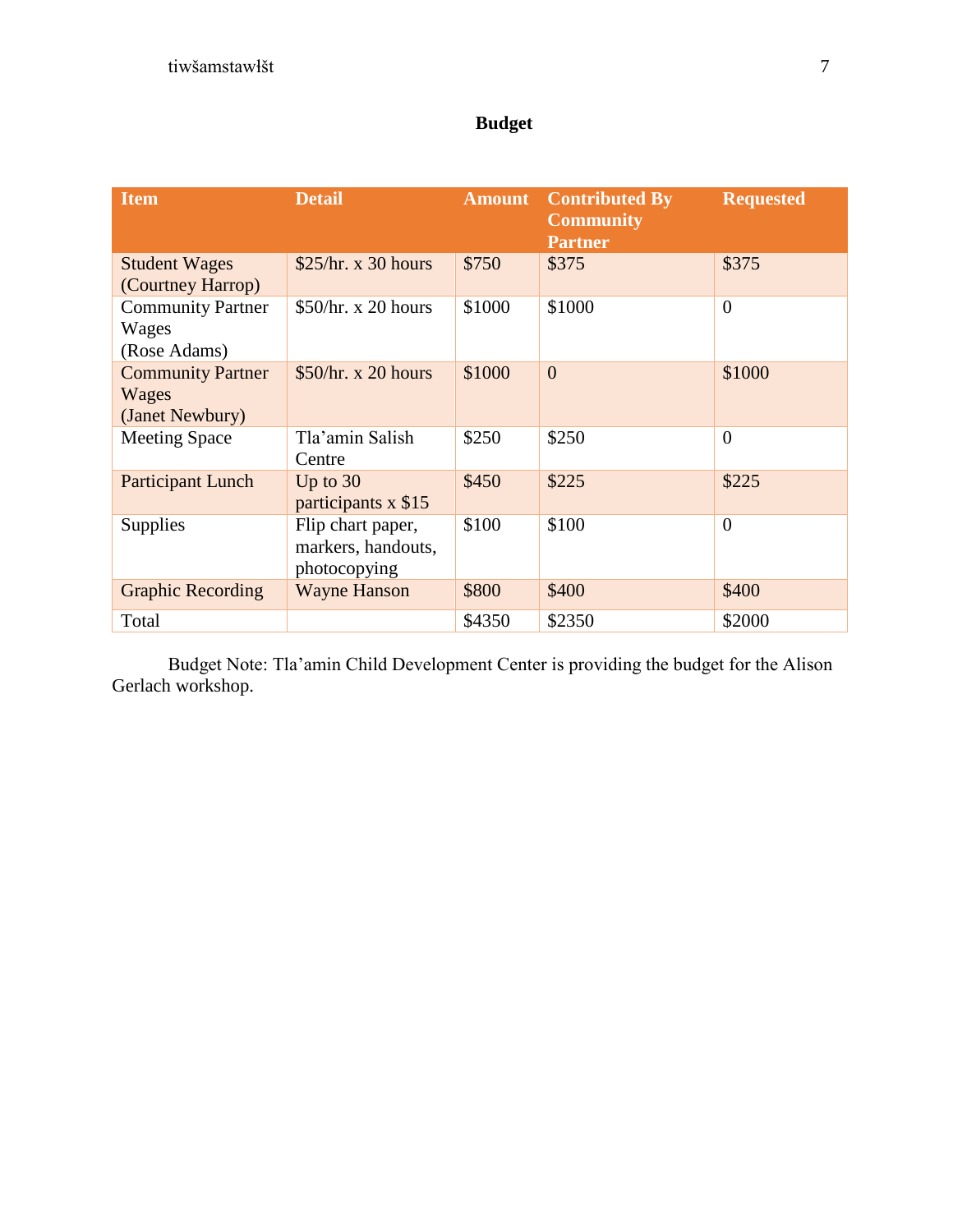## **Research Project Team**

<span id="page-8-0"></span>"Great things happen when inquisitive minds come together" (VIU, 2017, p. 8).The research team will include Courtney Harrop, Alison Taplay, Janet Newbury, Rose Adams, and Wayne Hanson. In addition, the team will consult with Alison Gerlach.

## <span id="page-8-1"></span>**Courtney Harrop, Student**

Courtney has a certificate in Education Assistant and Community Support from Vancouver Island University and is currently completing the Leadership and Disability Studies program through a directed study at VIU. Courtney is passionate about trauma informed practice, social justice, decolonization and reconciliation. She is currently working in the Aboriginal Supported Child Development program at the Tla'amin Child Development Center, coordinating supports, programs and services for children with developmental delays, and intellectual/developmental disabilities and their families. Courtney is also a volunteer firefighter and first responder with the Tla'amin Nation Fire Department, has recently coordinated "Understanding Through the Lens of Trauma", a two day trauma informed conference hosted in the Tla'amin Nation, as well as the Firefighter Mental Health and Critical Incident Stress Management event for firefighters and their families with guest speaker Jeff Cartwright.

## <span id="page-8-2"></span>**Rose Adams, Manager, Tla'amin Child Development Center**

Rose is not only a leader with Tla'amin Health, but also a well-known community developer. She has agreed to sponsor Courtney's practicum and has lent the support of her position in the organization and in the community to advance this initiative.

## <span id="page-8-3"></span>**Alison Taplay, HHS Faculty**

Alison is a professor and scholar with Vancouver Island University. She sees teaching as curating a stimulating learning environment that is student centered, inclusive, relational, and process oriented. In this space responsibility for learning is shared, critical thinking is fostered,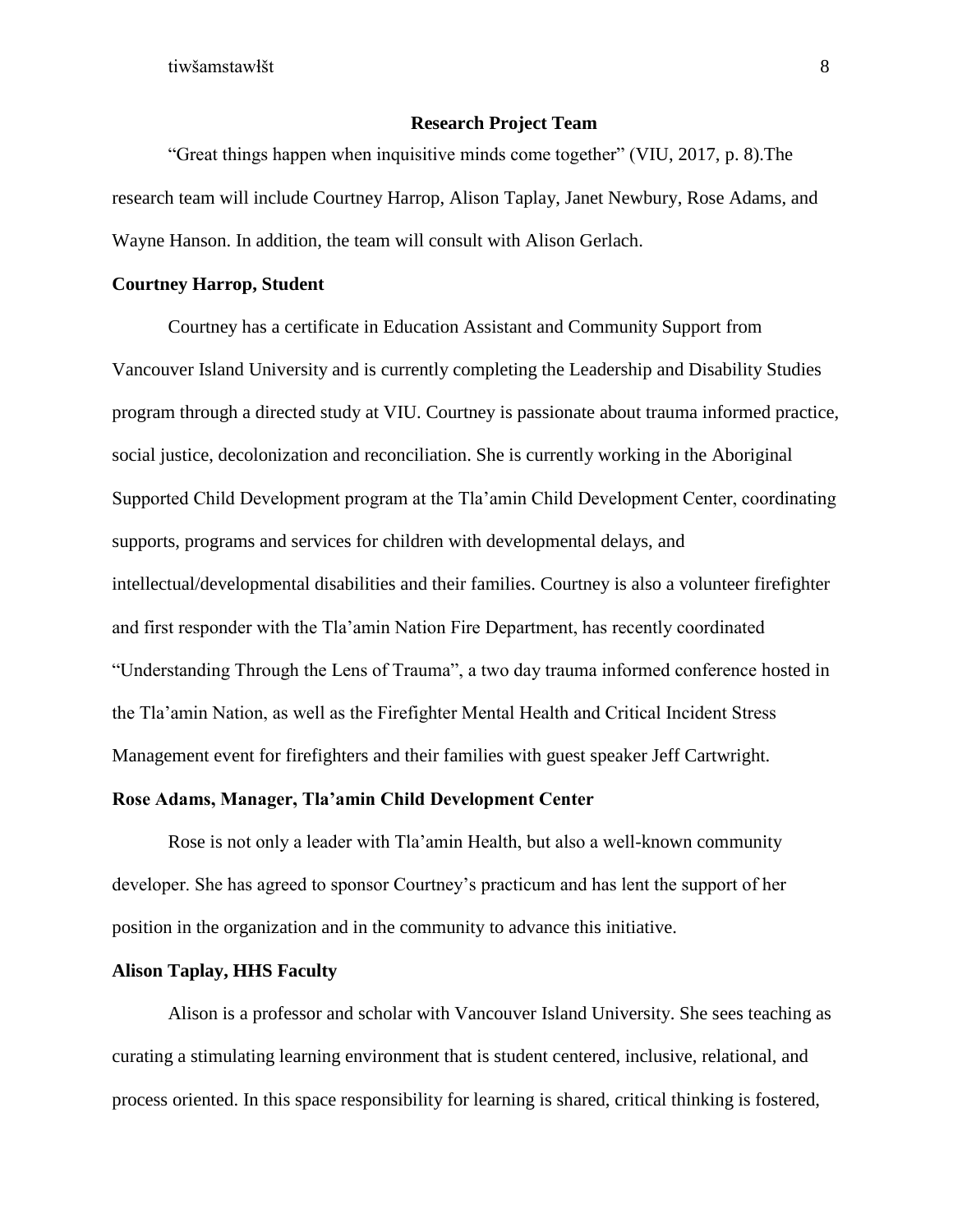reflection is valued, and boundaries are eliminated so that new knowledge and ways of being can emerge. She builds on her 30 year career in the disability sector providing direct support and then leading the development of community based services including the supports that helped Ontario and BC close institutions and later some of the first creative individualized service models. As a passionate community developer she brought her expertise to some of the first customized employment concepts in Ontario. Her master's degree is in Leadership. Her research interests combine community development and participatory methods to increase social justice. She sees innovation and engagement as essential tools for advancing the well-being of organizations, communities and the full inclusion of all citizens. Relevant examples of her research include *Rediscovering Innovation through Engagement* which sparked change at inclusion Powell River in 2010, and *Defining Diversity: Creating Community* positioned as part of a larger project<sup>1</sup> to advance diversity and asset based thinking to spark contributions to social and economic well-being in Powell River, and *Illuminating New Economic Possibilities,* a collaborative project to further engage the Powell River business community in advancing local, sustainable development.

## <span id="page-9-0"></span>**Dr. Janet Newbury, Adjunct Faculty, Vancouver Island University**

Dr. Janet Newbury currently teaches and conducts research in the School of Child and Youth Care at the University of Victoria, and is an Adjunct Assistant Professor in the Faculty of Graduate Studies. She has also taught at Royal Roads University and Vancouver Island University. She has worked in group homes, camps, an after-school program, an orphanage, and a family resource centre, and as family initiatives worker and family enhancement worker.

 $\overline{a}$ 

<sup>1</sup> <https://wordpress.viu.ca/ddcc/>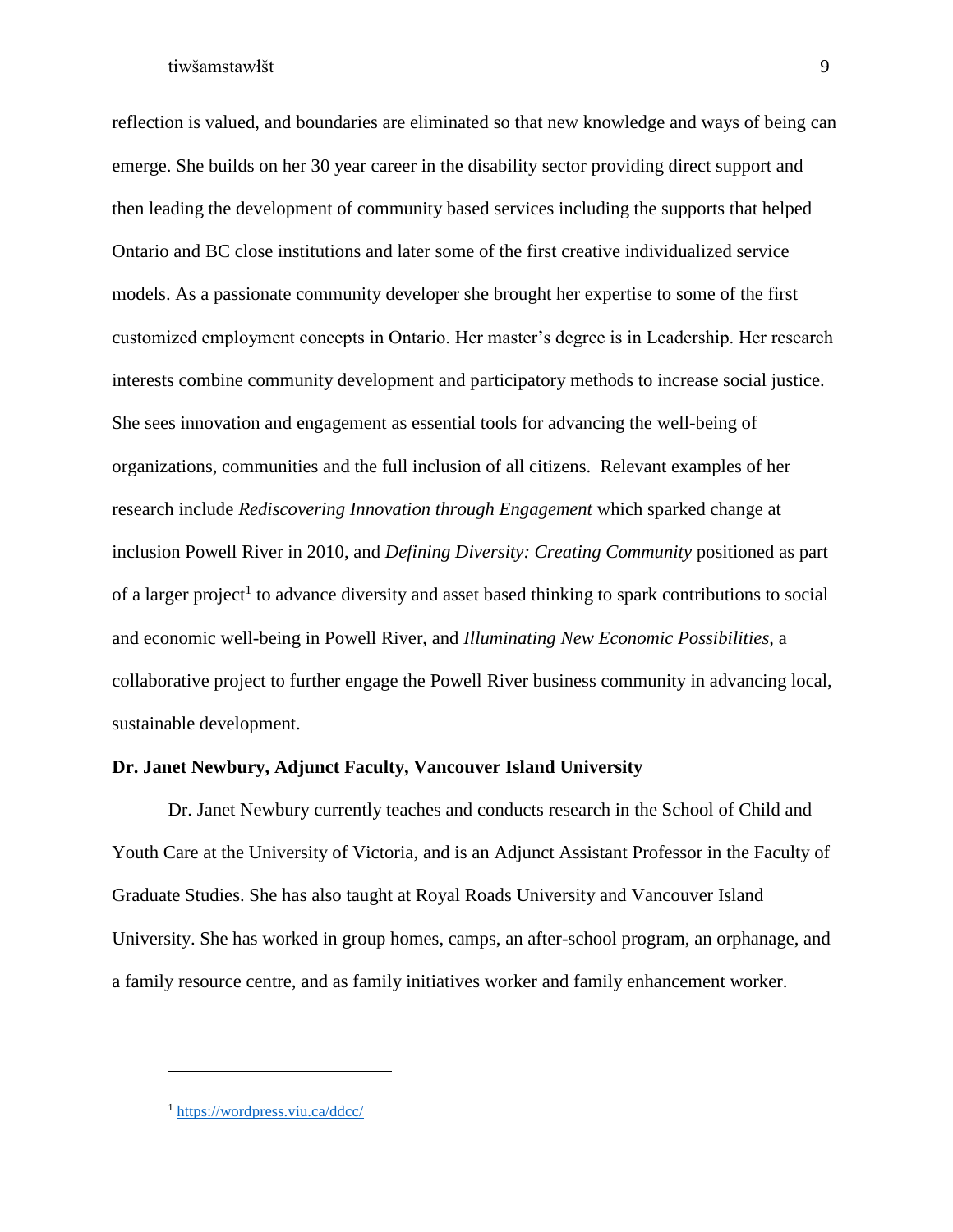The focus of her research and practice has shifted to community engagement as it relates to health and wellbeing, and to democracy in general terms. Her work experiences and research interests have led her to explore the connections between community-based approaches to economic and social development and the wellbeing of children, youth, and families. Through this work she has participated as co-founding member of the [Post Growth Institute,](http://postgrowth.org/) a research associate with the [Canadian Centre for Policy Alternatives,](https://www.policyalternatives.ca/) an associate with the [Taos Institute,](http://www.taosinstitute.net/) and a member of the global [Community Economies Collective.](http://www.communityeconomies.org/Home) Her writing has been published widely for both academic and popular audiences. She is currently the secretary of the board of directors for both the Powell River Division of Family Practice and the Sunshine Music Festival Society, and the president of the board of directors for the Powell River Historic Museum and Archives. She is involved in a number of other community efforts that prioritize intergenerational and intercultural engagement centering decolonization, dignity, and belonging, and is extremely grateful to live and work on the traditional and treaty territory of the Tla'amin Nation.

## <span id="page-10-0"></span>**Wayne Hanson, Graphic Recorder**

Wayne Hanson is a teacher of languages. After graduating from the University of BC, Wayne enjoyed a 35 year career as an educator. His teaching experience is diverse both in levels and geographic locations, including Powell River. During that time he was also a professional development leader and curriculum developer for the province of British Columbia. In addition to his contributions to K to 12, Wayne has worked with instructors and students at VIU (previously Malaspina Community College) and North Island College. He continues to work as a private tutor. Wayne is also an established graphic recording artist or graphic facilitator. He uses this skill to contribute to the lives of individuals who have disabilities and to community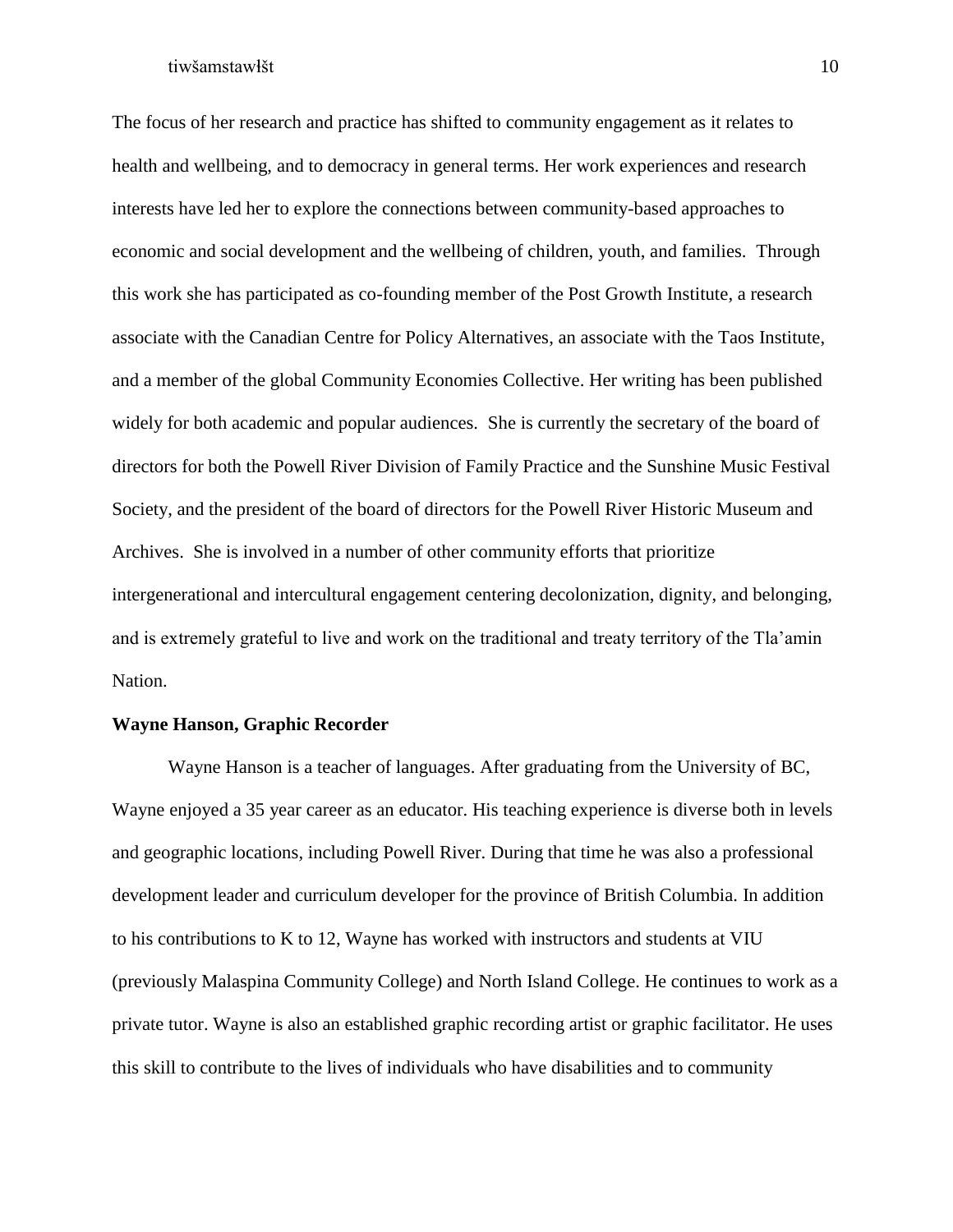development events by providing a visual portrait. For example, Wayne created the graphic record of the Defining Diversity: Creating Community project Groundswell Conference which can be seen in the documentary film<sup>2</sup>. He has also provided graphic facilitation or recording using the Planning Alternative Tomorrows with Hope (PATH) tool for individuals with disabilities as well as for group strategic planning. Wayne describes his work like this. "This is similar to the function of a recording secretary at a meeting. The finished product that we end with in graphic recording has much more in the way of images.....a visual portrait of the event. This is said to access different parts of the brain and allows people to think differently and more creatively. It is an alternate way of looking at the collective knowledge of the group. The finished product is a combination of image, word, colour, pattern and size, to provide information that is more easily interpreted by individuals." His work is consistent with the graphic recording recommended for a World Café event. [http://www.theworldcafe.com/key](http://www.theworldcafe.com/key-concepts-resources/graphic-recording/)[concepts-resources/graphic-recording/](http://www.theworldcafe.com/key-concepts-resources/graphic-recording/)

## <span id="page-11-0"></span>**Dr. Alison Gerlach**

Alison Gerlach is an Assistant Professor who joined the SCYC in August 2018. Alison's current program of research and scholarship focuses on informing systems change for equityoriented child- and family-centred care in diverse early years and healthcare contexts with Indigenous and non-Indigenous families and children who experience structural forms of marginalization and a greater risk of health inequities.

Alison's work draws on 25 years of providing occupational therapy with dis/abled children in diverse community and family contexts, and in partnership with Indigenous

2

 $\overline{a}$ 

[https://admin.video.ubc.ca/index.php/extwidget/preview/partner\\_id/149/uiconf\\_id/23448688/entry\\_id/0\\_mgs2b1p6/](https://admin.video.ubc.ca/index.php/extwidget/preview/partner_id/149/uiconf_id/23448688/entry_id/0_mgs2b1p6/embed/iframe?&flashvars%5bstreamerType%5d=auto) [embed/iframe?&flashvars\[streamerType\]=auto](https://admin.video.ubc.ca/index.php/extwidget/preview/partner_id/149/uiconf_id/23448688/entry_id/0_mgs2b1p6/embed/iframe?&flashvars%5bstreamerType%5d=auto)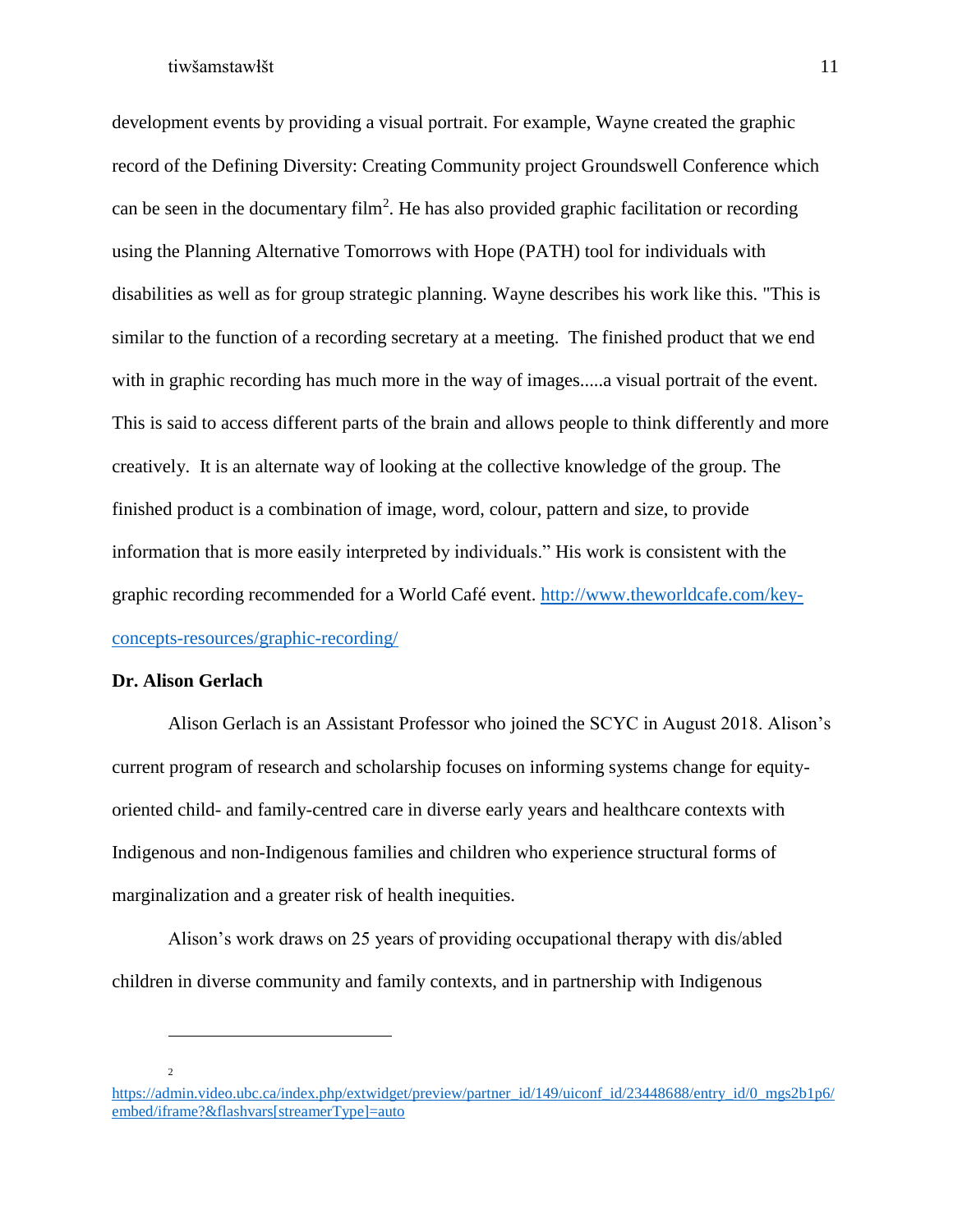organizations and First Nations in British Columbia. Alison is particularly interested in the continuities between children's early experiences of adversity, dis/ability, and health inequities and the development of inclusive, responsive, and equity-oriented structural, organizational, and practice level approaches. She is committed to community-based participatory research that engages with communities, organizations, families, and children as research partners.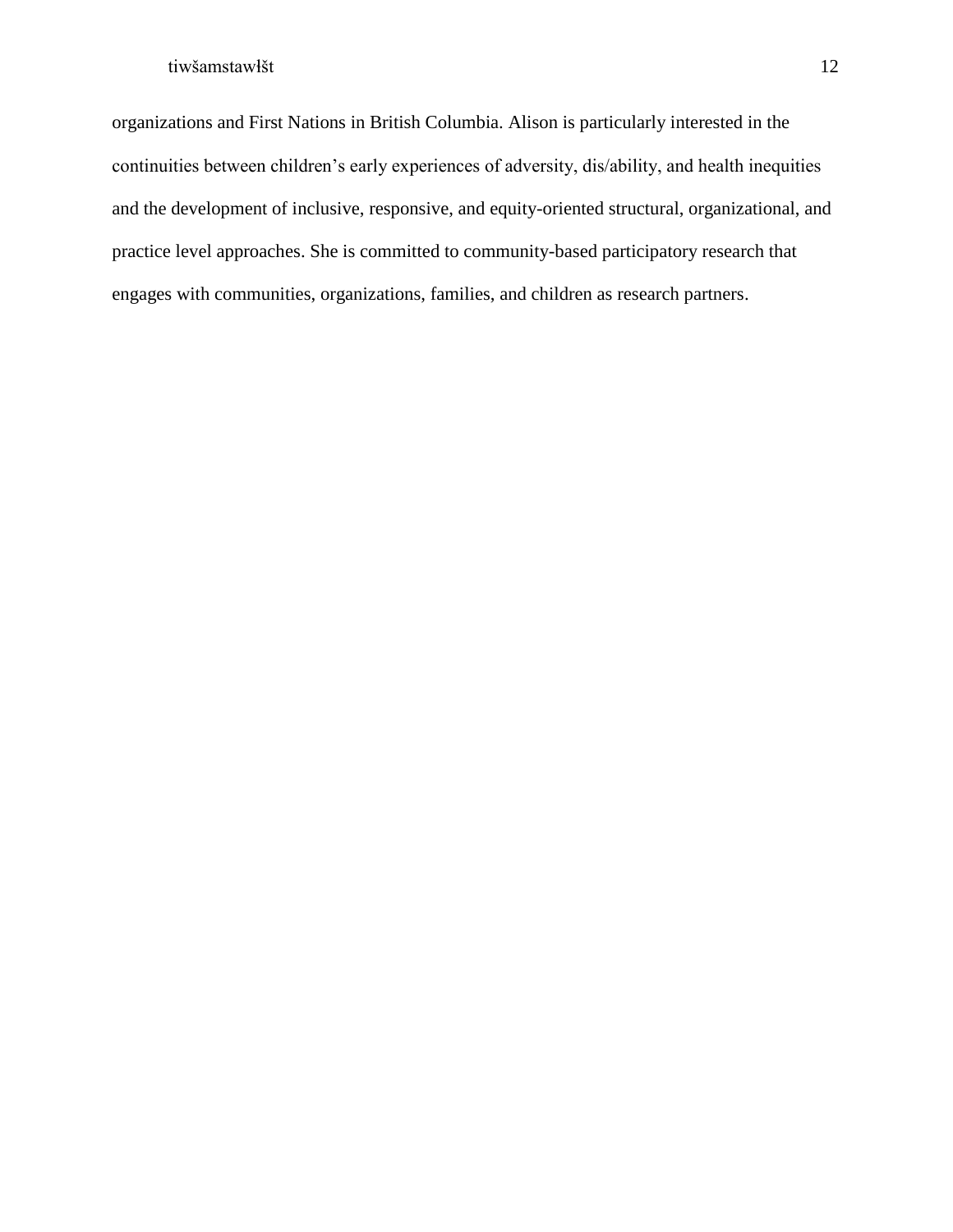## **References**

- <span id="page-13-0"></span>Ball, J. (2008). *Cultural safety in practice with children, families and communities.* Victoria, BC: Early Childhood Development Intercultural Partnerships. Retrieved 13 March, 2019 from <http://www.ecdip.org/docs/pdf/Cultural%20Safety%20Poster.pdf>
- Brown, J., & Isaacs, D. (2005). The World Café: Shaping Our Futures Through Conversations That Matter. San Francisco, CA: Berrett-Koehler
- Bryman A., Bell E., & Teevan J. (2012) *Social research methods.* Don Mills, Ontario: Oxford University Press Canada
- Gerlach, A. (2018). Exploring socially-responsive approaches to children's rehabilitation with indigenous communities, families and children. Prince George BC: National Collaborating Centre for Aboriginal Health. Retrieved 13 March, 2019 from [file:///F:/LDS%20220%20-%20DS%20-%20Courtney/Engage%20Grants/RPT-Child-](file:///F:/LDS%20220%20-%20DS%20-%20Courtney/Engage%20Grants/RPT-Child-Rehab-Gerlach-EN-Web.pdf%23page=8)[Rehab-Gerlach-EN-Web.pdf#page=8](file:///F:/LDS%20220%20-%20DS%20-%20Courtney/Engage%20Grants/RPT-Child-Rehab-Gerlach-EN-Web.pdf%23page=8)
- Leigh, K. (2007). *Reaching for the top: A report by the Advisor on Healthy Children and Youth.*  Ottawa, ON: Health Canada. Retrieved 13 March, 2019 from [https://www.canada.ca/en/health-canada/services/healthy-living/reports](https://www.canada.ca/en/health-canada/services/healthy-living/reports-publications/children/reaching-top-report-advisor-healthy-children-youth.html)[publications/children/reaching-top-report-advisor-healthy-children-youth.html](https://www.canada.ca/en/health-canada/services/healthy-living/reports-publications/children/reaching-top-report-advisor-healthy-children-youth.html)
- Steier, F., Brown, J. & da Silva, F. M. (2015). The World Café in Action Research Settings. In H. Bradbury. (Ed.), *The Sage handbook of action research* (pp. 211-219). Retrieved 13 March, 2019 from [http://www.theworldcafe.com/wp-](http://www.theworldcafe.com/wp-content/uploads/2015/09/BRADBURY-Chp20.pdf)

[content/uploads/2015/09/BRADBURY-Chp20.pdf](http://www.theworldcafe.com/wp-content/uploads/2015/09/BRADBURY-Chp20.pdf)

Tuhiwai Smith, L. (2012). *Decolonizing methodologies.* New York, NY: Zed Books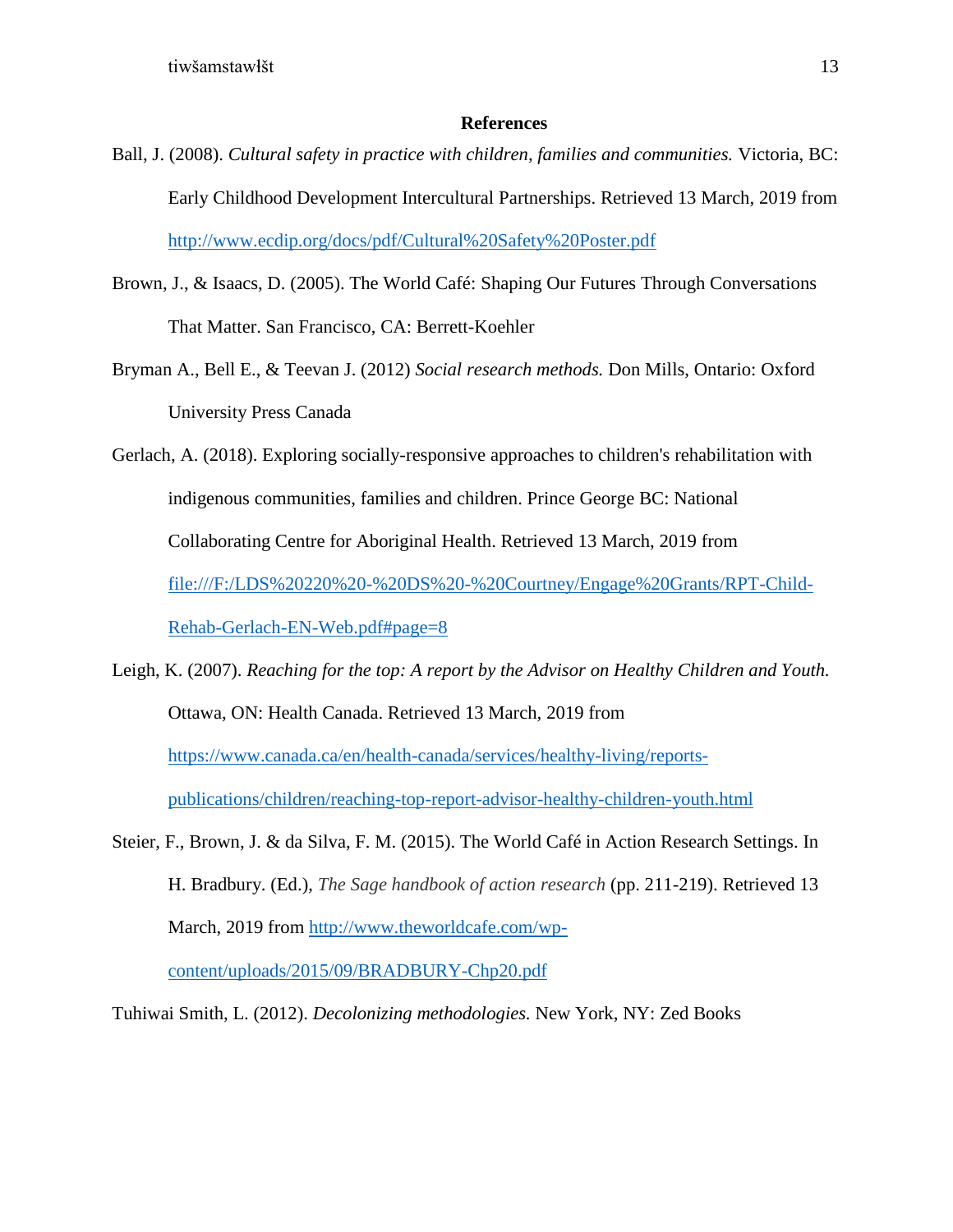Vancouver Island University (2017). *Strategic plan: Scholarship, research, and creative activity* 

*(2017-2022)*. Unpublished document: Retrieved 12 March, 2019

from [https://research.viu.ca/sites/default/files/strategic\\_plan\\_srca\\_approved\\_2017.pdf](https://research.viu.ca/sites/default/files/strategic_plan_srca_approved_2017.pdf)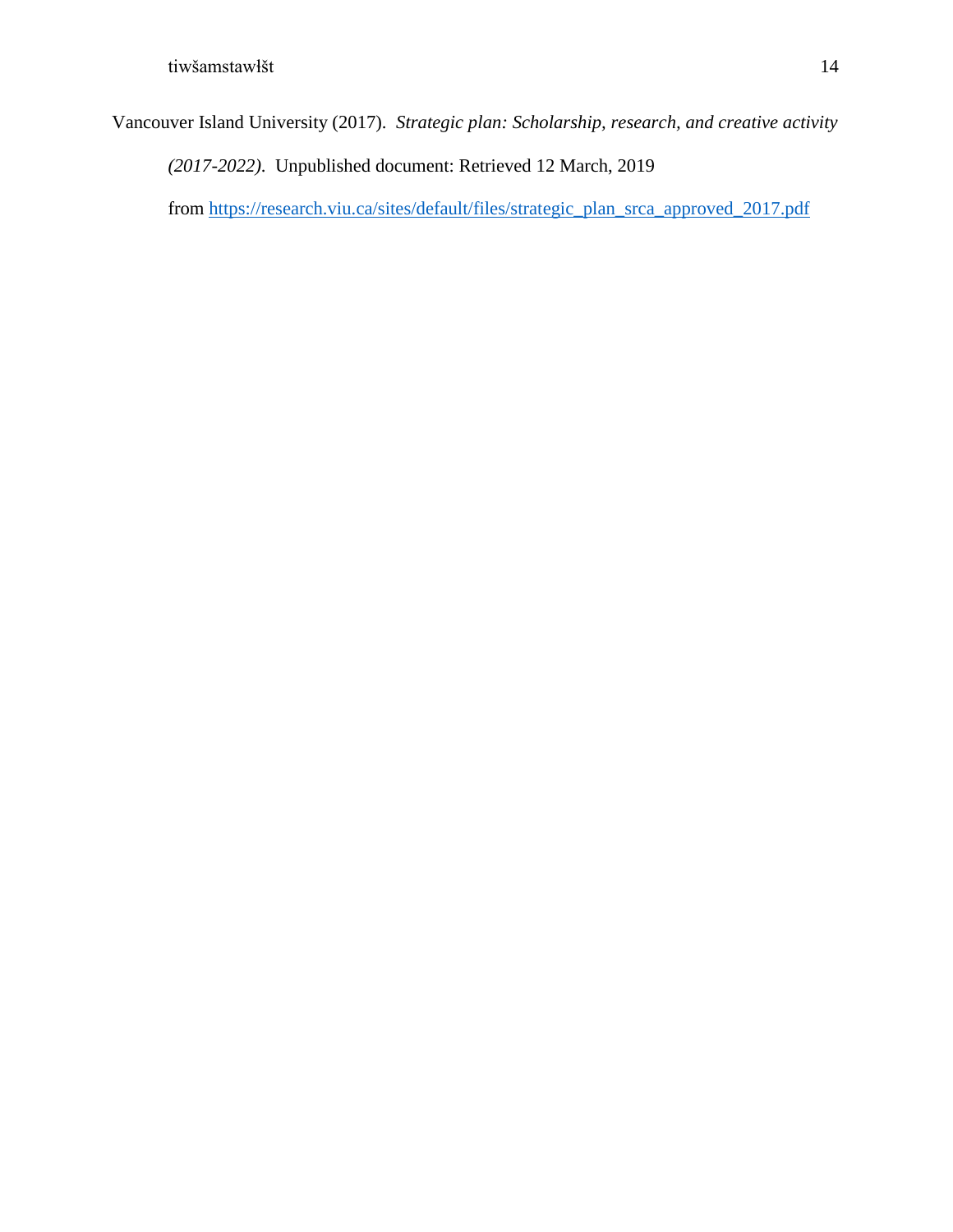| <b>Appendix A – Project Timeline</b> |  |  |
|--------------------------------------|--|--|
|--------------------------------------|--|--|

<span id="page-15-0"></span>

| Phase                 | Task                                                                     | Timeline        | Responsibility  | Deliverable / Output                                           |
|-----------------------|--------------------------------------------------------------------------|-----------------|-----------------|----------------------------------------------------------------|
| <b>PROJECT SET UP</b> | VIU Hires undergraduate student,                                         | April 1-5       | <b>AT</b>       | Hiring process complete                                        |
|                       | <b>Courtney Harrop</b>                                                   |                 |                 |                                                                |
|                       | Tla'amin Child Development Student                                       |                 | RA, CH in       | Confirmation of research team                                  |
|                       | contracts with consultant, either                                        |                 | consultation    |                                                                |
|                       | Janet Newbury or another more                                            |                 | with AT         | <b>Employment contract established</b>                         |
|                       | appropriate researcher                                                   |                 |                 |                                                                |
|                       | <b>Team Meeting</b>                                                      |                 | AT, RA, CH, JN, | Establish rapport, process for                                 |
|                       |                                                                          |                 | WH              | working together, role expectations,<br>time lines             |
| <b>PROJECT</b>        | Finalize guide for World Cafe                                            | April 8-12      | RA, CH, JN      | Guide with process and 4 questions.                            |
| <b>DEVELOPMENT</b>    | <b>Finalize REB Application including</b>                                | April 8-19      | CH, AT, JN      | Application submitted to REB by May                            |
|                       | appendices (consent form)                                                |                 |                 | 3rd deadline. Approval Letter.                                 |
|                       | Finalize date for World Café                                             | May 17-24       | RA, CH          |                                                                |
|                       | <b>Alison Gerlach Community Education</b>                                | <b>May 25</b>   | RA, CH          | Event attendance record and                                    |
|                       | Event                                                                    |                 |                 | feedback forms documenting                                     |
|                       |                                                                          |                 |                 | impact.                                                        |
|                       | Promote the World Café - recruit                                         | <b>May 25</b>   | RA, CH          | <b>Participant List Ready for Consent</b>                      |
|                       | participants or establish interest list                                  |                 |                 | <b>Process</b>                                                 |
|                       | (depends on REB approval)                                                |                 |                 |                                                                |
|                       | Contact interest list with invitation                                    | May $27 -$      | RA, CH          |                                                                |
|                       | to participate in World Cafe                                             | June 7          |                 |                                                                |
| <b>PROJECT</b>        | Consent process                                                          | June 22 OR      | RA, CH          | Signed, witnessed consent forms                                |
| <b>IMPLEMENTATION</b> | World Café - as per Guide                                                | 29              | RA, CH, JN, AT  | World Café conducted with more 15                              |
|                       |                                                                          |                 |                 | or more participants.                                          |
|                       | Graphic Record of the process and<br>data collection and the findings as |                 | WH              | Wall Chart and flip charts<br>documenting event. Photographed. |
|                       | they emerge                                                              |                 |                 |                                                                |
|                       | Flip Chart Record of key points from                                     |                 | RA, CH, JN, AT  |                                                                |
|                       | each table and from the room.                                            |                 |                 |                                                                |
|                       | Facilitated data analysis by group                                       |                 | CH, JN          | Identified themes / findings. Action                           |
|                       |                                                                          |                 |                 | plan to raise awareness and change                             |
|                       |                                                                          |                 |                 | practices.                                                     |
|                       | Feedback forms completed by the                                          |                 | RA, CH          | Summary of feedback                                            |
|                       | group including opportunity for "any                                     |                 |                 |                                                                |
|                       | other thoughts"                                                          |                 |                 |                                                                |
|                       | Team meeting to review data and                                          | <b>July 2-5</b> | RA, CH, JN, AT, | Finalize action plan and determine                             |
|                       | feedback forms, make any                                                 |                 | WH              | final report format and content.                               |
|                       | adjustments                                                              |                 |                 | Update graphic record.<br>Photographed.                        |
| PROJECT WRAP UP       | <b>Final Report</b>                                                      | July 19         | <b>CH</b>       | Submit report to team and instructor                           |
| (KNOWLEDGE            | Submit articles to PR Living Magazine                                    | July 19         | AT              | Two articles in local publications                             |
| <b>MOBILIATION)</b>   | and Neh Motl Newspaper                                                   |                 |                 |                                                                |
|                       | <b>Journal Article</b>                                                   | July $/$        | <b>JN</b>       | <b>TBD</b>                                                     |
|                       |                                                                          | August          |                 |                                                                |
|                       | Distribute Final Report to                                               | August          | CH, RA          | Widespread access to the report and                            |
|                       | Participants, Ministries, Child Care                                     |                 |                 | action plan.                                                   |
|                       | Providers, Early Years Planning Table                                    |                 |                 |                                                                |

Note: CH = Courtney Harrop, RA – Rose Adams, AT = Alison Taplay, JN = Janet Newbury,  $WH = Wayne$  Hanson